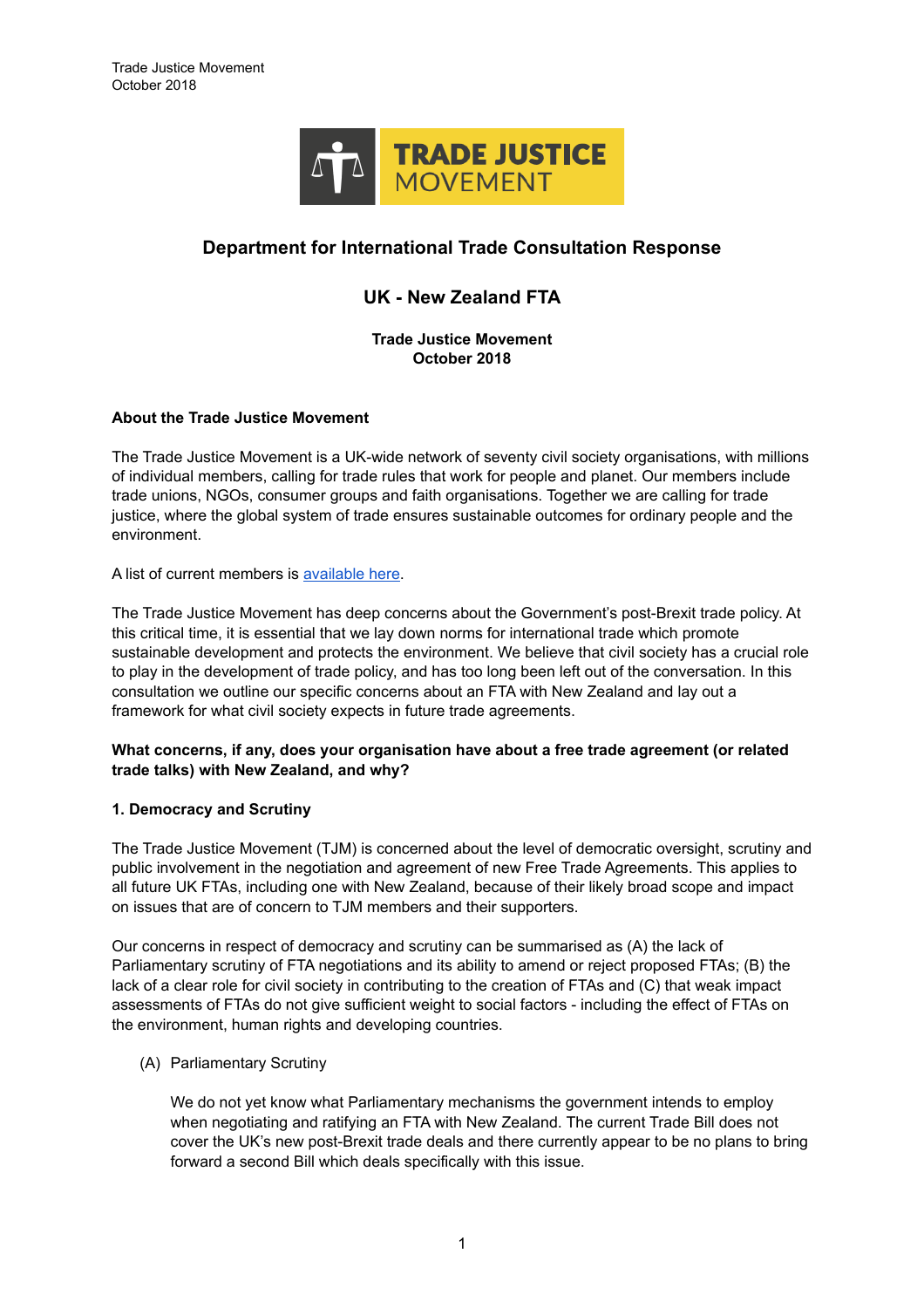However, the precedent of the Trade Bill, which gives ministers the power to negotiate continuity agreements with third countries, gives serious cause for concern. The Bill affords ministers Henry VIII powers such that they can amend primary legislation, potentially affecting important human rights and regulatory standards.<sup>1</sup> This is despite the government's claim that the deals with third countries will remain the same as before.2

Furthermore, the current Trade Bill gives Parliament no role in setting a mandate for future negotiations, which would define the scope of trade deals. Parliament is given no power to scrutinise the texts of trade negotiations, and it therefore has limited power to monitor, amend or prevent unwanted changes to legislation resulting from new trade deals.<sup>3</sup> The government must urgently bring forward legislation to ensure that Parliament has a clear role in the development of trade deals. Specifically, Parliament should be given:

- A role in setting the mandate for negotiations and the ability to approve or reject the commencement of trade negotiations.
- Access to key negotiating texts in a timely manner and be able to feed in to negotiations, including via full debates in parliament.
- The ability to approve or reject trade deals via a binding vote at the end of the negotiations.
- Have a formal role in the review of implemented trade deals.

In order to provide an appropriate level of scrutiny, the government should establish a Trade Scrutiny Committee in Parliament, composed of cross-party MPs. The committee should have advance warning of proposed trade deals, oversight of negotiation texts and the ability to refer deals - or provisions within deals - to ratification in Parliament. Parliament's decision on a deal, or amendment of a negotiating position, must be final and bind the government.

These steps are necessary to ensure the level of democracy and transparency that will empower Parliament, to decide whether or not a negotiated trade deal is in the public interest. It will also have the effect of holding the incumbent government accountable for its negotiations, and ensure that the public interest is not forgotten when trade deals are negotiated. The controversy and public backlash around TTIP should serve as a warning that ordinary voters expect democratic oversight of trade deals such as the one with New Zealand, and after Brexit it is essential that these powers are given to Parliament, not just ministers and civil servants.

(B) Involvement of Civil Society

TJM appreciates the Department for International Trade's willingness to consult civil society organisations on the UK - New Zealand FTA and the presence of such organisations on some of DIT's working groups. However there continues to be a lack of clarity on what the different mechanisms are for gathering civil society input and how views will be incorporated into future negotiations.

<sup>&</sup>lt;sup>1</sup> [House of Commons Library \(2018\), 'The Trade Bill' – Lorna Booth et al, https://](https://researchbriefings.parliament.uk/ResearchBriefing/Summary/CBP-8073) researchbriefings.parliament.uk/ResearchBriefing/Summary/CBP-8073

<sup>&</sup>lt;sup>2</sup> [BBC News, 'Brexit: UK hopes to roll over 40 EU trade deals, says Liam Fox', 29 March 2018 https://](https://www.bbc.co.uk/news/uk-politics-43581729) www.bbc.co.uk/news/uk-politics-43581729

<sup>&</sup>lt;sup>3</sup> [See Trade Justice Movement \(2018\), 'Securing democracy in UK trade policy' https://](https://www.tjm.org.uk/documents/reports/TJM_SecuringDemocracyInUKTradePolicy_2017_web.pdf) www.tjm.org.uk/documents/reports/ TJM\_SecuringDemocracyInUKTradePolicy\_2017\_web.pdf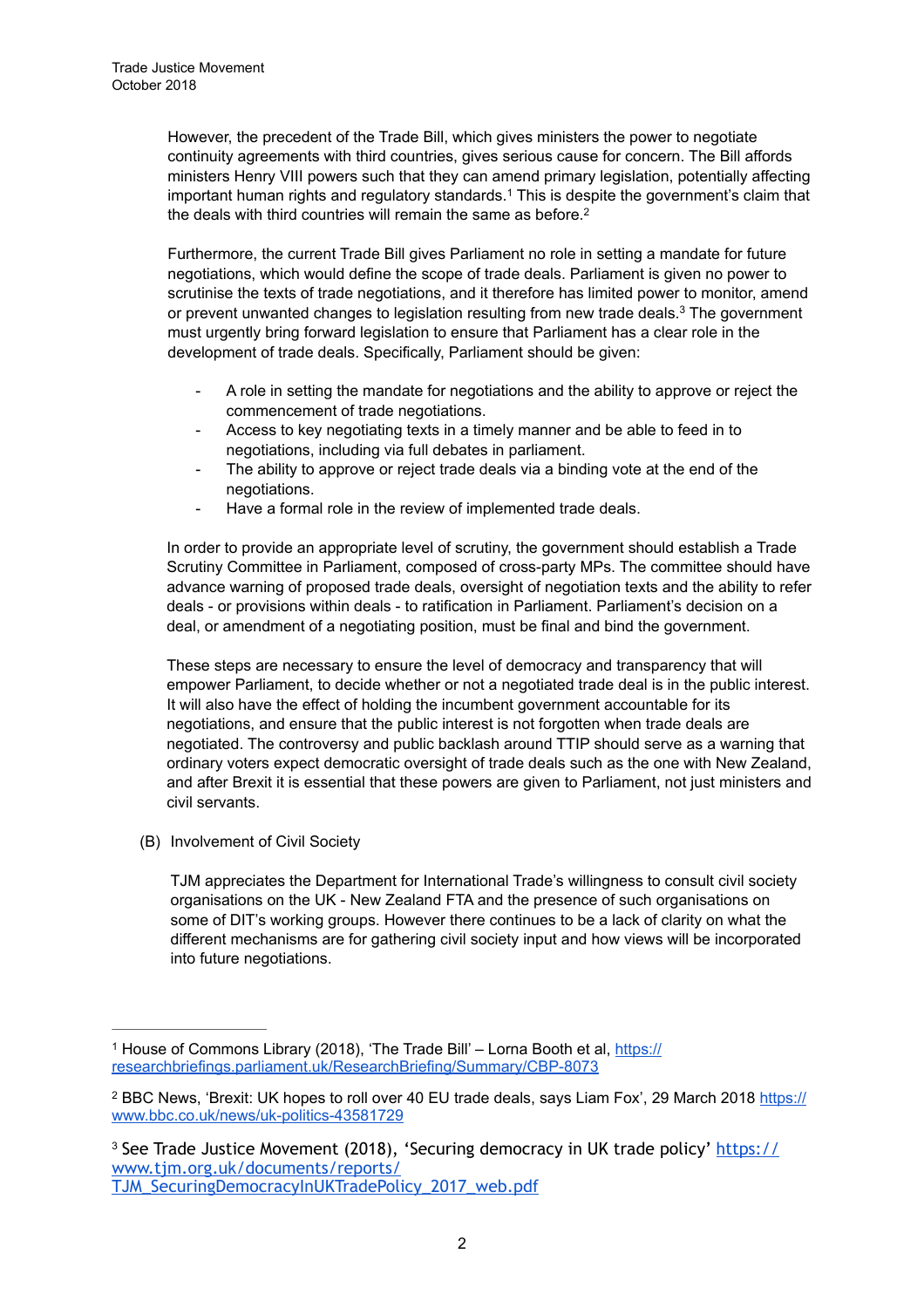It is essential that civil society remains engaged in all stages of negotiating a UK - New Zealand FTA. There should be a separate public consultation when the UK has begun negotiations with New Zealand, including details of the UK's aims for the negotiation so that individuals and civil society organisations can assess specific provisions of the proposed FTA.

With all trade deals, there is a risk that those groups with the most financial interest in a trade deal - such as multinational businesses - have the most influence over countries' negotiating positions. However, it is important that negotiating positions are in the public interest, and accountable to the electorate, not just corporations. DIT should build in mechanisms for listening to civil society groups - through online consultations, events in local communities and meetings with representatives of key groups, such as trade unions, NGOs and faith organisations. This will help to ensure that any resulting trade deal is reflective of the concerns and interests of wider society.

(C) Comprehensive Impact Assessments

In addition to consulting members of the public, the government should commission and publish independent impact assessments which critically examine the economic, social and environmental effects of the UK - New Zealand FTA. These should be designed to accurately inform MPs and the public about the impact of the deal, with particular attention to: environmental and health standards; workers' rights and deregulation; public services and privatisation; the impact on global sustainable development and developing countries;impact on gender, equality and discrimination; and any concerns around rule of law and national sovereignty.

The UK must ensure that the deal does not impinge upon the UK's commitments to helping developing countries. Many developing countries benefit from the Generalised System of Preferences (GSP), which is designed to offer preferential tariffs to the least developing countries. Trade agreements between wealthy countries, such as the UK and New Zealand, risk undercutting exporters in developing countries or diverting trade away from developing countries who would normally benefit from preferential tariff rates. In the case of a deal with New Zealand, we would be particularly concerned about developing country producers of food products - including fish, dairy, nuts and meat - which make up a large proportion of New Zealand's exports, and would compete with countries in the GSP scheme.<sup>4</sup> Given the UK's proud record in championing international development and partnering with less developed countries, many of which are historic allies, it would be wrong not to assess the impact of an FTA with New Zealand on these countries' exporters. The Department for International Trade should also proactively seek the views of representatives from these countries and factor these in to any future deals to avoid any negative impacts.

The risk of a UK - New Zealand FTA in areas such as the environment, workers' rights, public services and local communities are explored further in other sections of our consultation response.

#### **2. Regulatory cooperation and deregulation**

DIT's original consultation document explains how modern FTAs aim to eliminate non-tariff barriers (NTBs) to trade, as well as to reduce tariffs. This includes aligning standards through various forms of bilateral regulatory cooperation. The document states that removing NTBs leads to "increases in

[World's Top Exports \(2018\), 'New Zealand's Top 10 Exports' http://www.worldstopexports.com/new-](http://www.worldstopexports.com/new-zealands-top-10-exports/) <sup>4</sup> zealands-top-10-exports/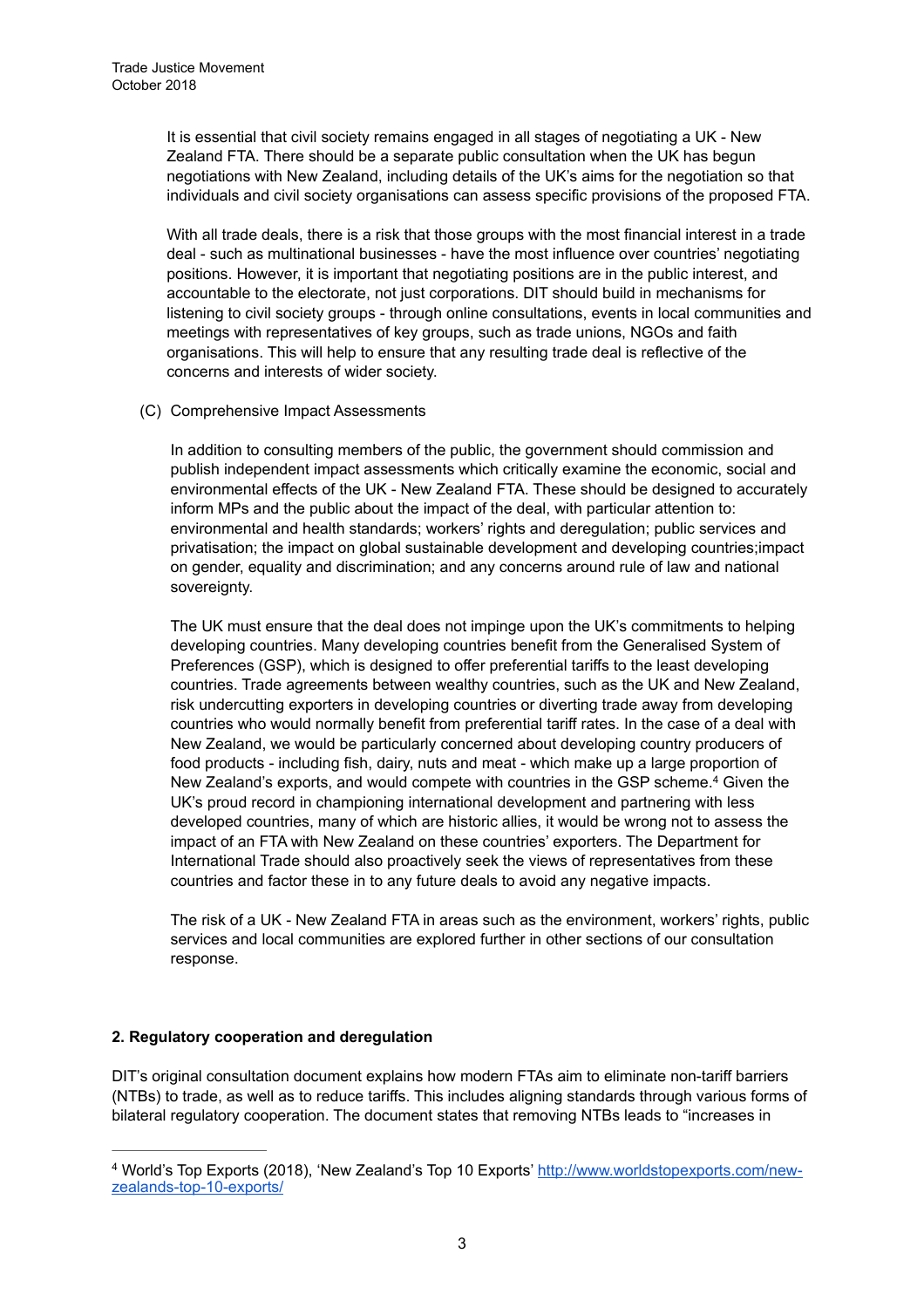product quality, variety and consumer choice."<sup>5</sup> While regulatory cooperation in a UK - New Zealand FTA may increase the variety of goods available to British consumers, this should not be conflated with an increase in the quality of goods. Indeed, there is plenty of evidence that regulatory cooperation (notably alignment of standards through mutual recognition or harmonisation) can have a deregulatory effect as standards converge to the lowest common denominator. This is because mutual recognition intrinsically involves drawing an equivalence between different standards regimes, such that both countries' goods are available in each market. This incentivises regulators in the country with higher standards to cut standards in order to reduce costs for producers and compete.

Furthermore, mutual recognition makes it difficult for a government to raise its own domestic standards, since it has committed as part of the FTA to recognise the other country's lower standards, over which it has no control. Standard raising subsequently requires coordination between FTA members, which can be politically difficult and slow. This reduces the democratic power of ordinary citizens, who expect that their government has control over the standards of goods sold in their country.

The Government has emphasised that after Brexit, the UK's "regulatory standards will remain as high as the EU's" and that "We will not water down our standards on food safety, animal welfare and environmental protection as part of any future trade deals."<sup>6</sup> There is clear public support for retaining current standards – IPPR research found 82% of the public are in favour of retaining current regulations, even at the expense of securing a trade agreement with the US.<sup>7</sup> The government must keep to this commitment, and also ensure that the UK's regulatory regime does not recognise lower standards in other countries as 'equivalent' to those in the UK.

#### *Example: Food standards and animal welfare*

The government has not announced its negotiating priorities with New Zealand and has repeatedly claimed that post Brexit trade deals will not involve a reduction in UK food or health standards (most notably in the case of a UK-US trade agreement). However DIT has not ruled out regulatory cooperation with new trading partners on health, environmental and other standards. The UK was supportive of such provisions in TTIP and it seems likely that regulatory cooperation will form part of the negotiations, which could apply to food, health and environmental standards. DIT has not explicitly proposed mutual recognition of New Zealand's health, environmental and other standards in a UK - New Zealand FTA; however it is difficult to see how a comprehensive FTA would reduce NTBs without aligning such standards.

DIT's consultation document states that: "the greatest number of non-tariff measures in New Zealand fall under the category of sanitary and phytosanitary measures. This is a category which covers any standards which a country applies to ensure food safety, animal health or plant health standards. According to this data New Zealand also has a high number of technical barriers to trade, which include regulations, standards and procedures required to ensure that domestic legislative

<sup>&</sup>lt;sup>5</sup> Department for International Trade (2018), 'An information pack for the Consultation relating to a bilateral Free Trade Agreement between the United Kingdom and New Zealand', p13 https:// [assets.publishing.service.gov.uk/government/uploads/system/uploads/attachment\\_data/file/745961/](https://assets.publishing.service.gov.uk/government/uploads/system/uploads/attachment_data/file/745961/FTA_brochure_NZ_FINAL.pdf) FTA\_brochure\_NZ\_FINAL.pdf

<sup>&</sup>lt;sup>6</sup> Government Response to Environment, Food and Rural Affairs Committee Sixth Report of Session 2017–19, 'The future for food, farming and the environment' (HC 870) (October 2018).

<sup>&</sup>lt;sup>7</sup> The Independent, 'Ditch trade deal with Trump rather than accept chlorinated chicken, Britons say', [7 April 2018 https://www.independent.co.uk/news/uk/politics/brexit-trade-deal-theresa-may-us-uk-eu](https://www.independent.co.uk/news/uk/politics/brexit-trade-deal-theresa-may-us-uk-eu-chlorine-chicken-food-safety-standards-poll-a8292496.html)chlorine-chicken-food-safety-standards-poll-a8292496.html.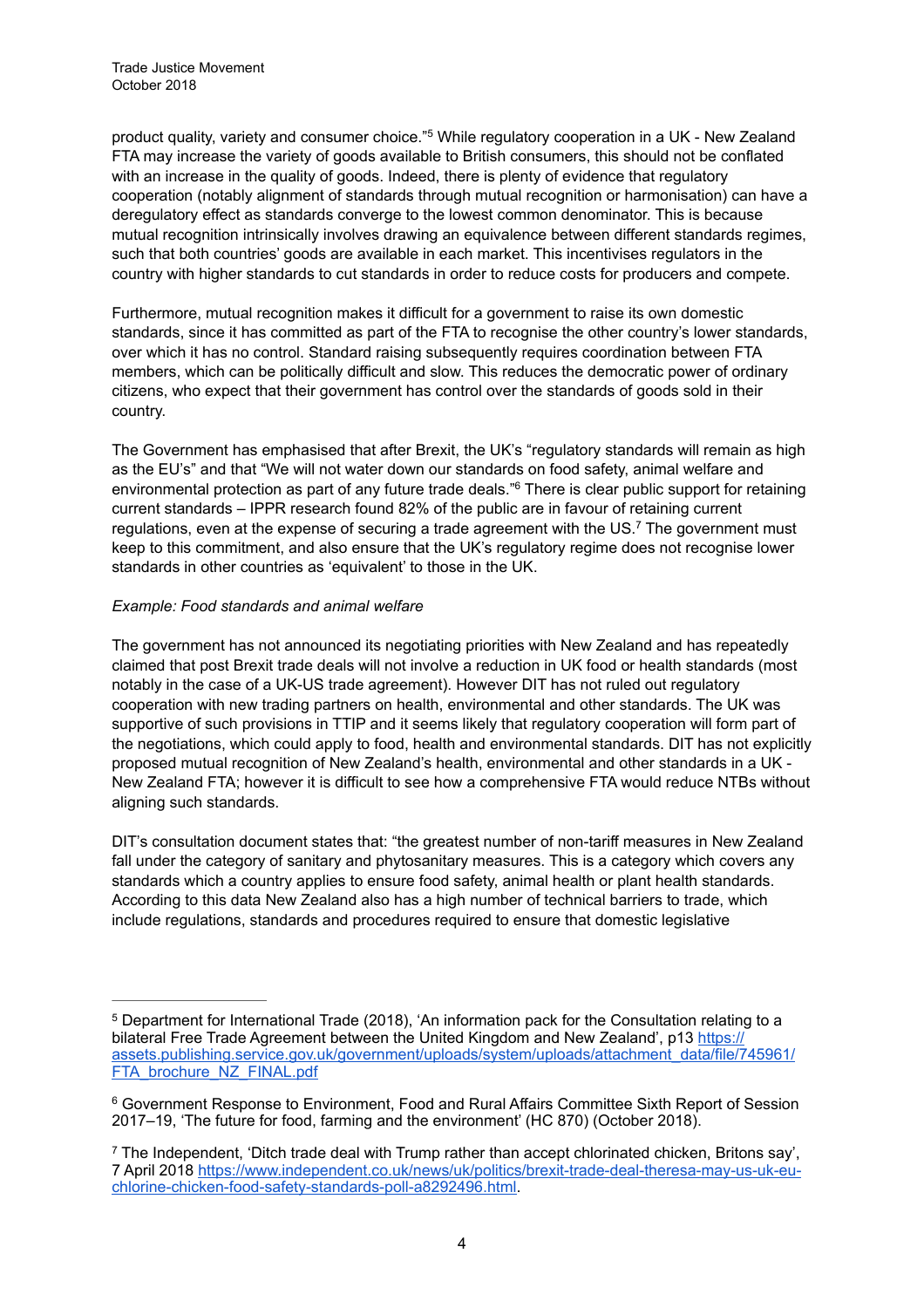Trade Justice Movement October 2018

requirements are met."<sup>8</sup> While the government has not announced its negotiating priorities with New Zealand, and the content of the deal will depend first and foremost on the Future Economic Partnership (FEP) with the EU, these sentences imply that negotiations will concern sanitary and phytosanitary (SPS) measures, which includes things like food and health standards.

Given the importance of agriculture (particularly meat and dairy) to the New Zealand economy, access to UK meat and dairy markets are likely to be a priority for New Zealand's negotiators in an FTA with the UK. Milk powder, butter and cheese constitute New Zealand's largest exports to worldwide markets, but they do not feature in the country's top exports to Europe. Instead, New Zealand's exports to the EU consist largely of horticultural produce, at worst terms than New Zealand exports to other markets including Chile and South Africa.<sup>9</sup> This is undoubtedly related to the fact that New Zealand agri-goods currently face EU import tariffs averaging 31%.<sup>10</sup> In May, negotiations between the EU and Australia led to reports that "The EU has made it clear before its negotiations with Australia and New Zealand that the size of its market offers bountiful opportunities, without the need for the bloc to expose its agricultural sector to cheap imports"  $11$  At the same time there are proposals for the UK to radically liberalise its farming sector.12

In a similar vein, documents relating to the EU-NZ FTA discussions suggest that New Zealand will push back against attempts to afford the agricultural sector any special protections. New Zealand's Ministry of Foreign Affairs and Trade produced a document stating that "New Zealand producers face high tariffs and quota restrictions in the EU market, in contrast to the open access that EU producers face when exporting to New Zealand. This disparity needs to be addressed... New Zealand's view is that any such treatment should be in keeping with the realities of the trade, production and consumption of the products concerned, including the expansion of global markets and the market access that the EU routinely seeks in its own FTAs. For example, the EU is the world's largest exporter of dairy products. It has a highly competitive agricultural export sector and will continue to grow its worldwide export markets."13

A UK - New Zealand FTA is therefore likely to lead to liberalisation the UK's farming sector, but this could have a significant negative impact on UK farmers and also the level of food and health standards in British produce. New Zealand has lower food safety and health standards than the UK in many areas. This includes the controversial use of chlorine to wash raw chicken, which received

<sup>&</sup>lt;sup>8</sup> Department for International Trade (2018), 'An information pack for the Consultation relating to a bilateral Free Trade Agreement between the United Kingdom and New Zealand', p24 https:// [assets.publishing.service.gov.uk/government/uploads/system/uploads/attachment\\_data/file/745961/](https://assets.publishing.service.gov.uk/government/uploads/system/uploads/attachment_data/file/745961/FTA_brochure_NZ_FINAL.pdf) FTA\_brochure\_NZ\_FINAL.pdf

<sup>&</sup>lt;sup>9</sup> Ministry of Foreign Affairs and Trade (New Zealand), 'New Zealand –European Union (EU) Free [Trade Agreement', 29 February 2016 https://www.mfat.govt.nz/assets/FTAs-in-negotiations/EU-FTA/](https://www.mfat.govt.nz/assets/FTAs-in-negotiations/EU-FTA/15.-NZ-Horticulture-Export-Authority.pdf) 15.-NZ-Horticulture-Export-Authority.pdf

<sup>&</sup>lt;sup>10</sup> [The Farmers Club, 'Message from New Zealand', \(accessed October 2018\) http://](http://www.thefarmersclub.com/news/Message_from_NZ) www.thefarmersclub.com/news/Message\_from\_NZ

<sup>&</sup>lt;sup>11</sup> The Guardian, 'EU talks with Australia and New Zealand deal blow to UK free trade plans', 22 May [2018 https://www.theguardian.com/politics/2018/may/22/eu-trade-talks-australia-new-zealand-brexit](https://www.theguardian.com/politics/2018/may/22/eu-trade-talks-australia-new-zealand-brexit-commonwealth)**commonwealth** 

<sup>&</sup>lt;sup>12</sup> Ikenson, D.J., Lester, S., & Hannan, D. (September 2018) 'The Ideal U.S.-U.K. Free Trade [Agreement: A Free Trader's Perspective' https://www.cato.org/publications/white-paper/ideal-us-uk](https://www.cato.org/publications/white-paper/ideal-us-uk-free-trade-agreement-free-traders-perspective)free-trade-agreement-free-traders-perspective

<sup>&</sup>lt;sup>13</sup> Ministry of Foreign Affairs and Trade (New Zealand), 'New Zealand and EU approaches to trade in goods' (accessed October 2018)

[https://www.mfat.govt.nz/assets/FTAs-in-negotiations/EU-FTA/Information-package/New-Zealand](https://www.mfat.govt.nz/assets/FTAs-in-negotiations/EU-FTA/Information-package/New-Zealand-and-EU-approaches-to-trade-in-goods.pdf)and-EU-approaches-to-trade-in-goods.pdf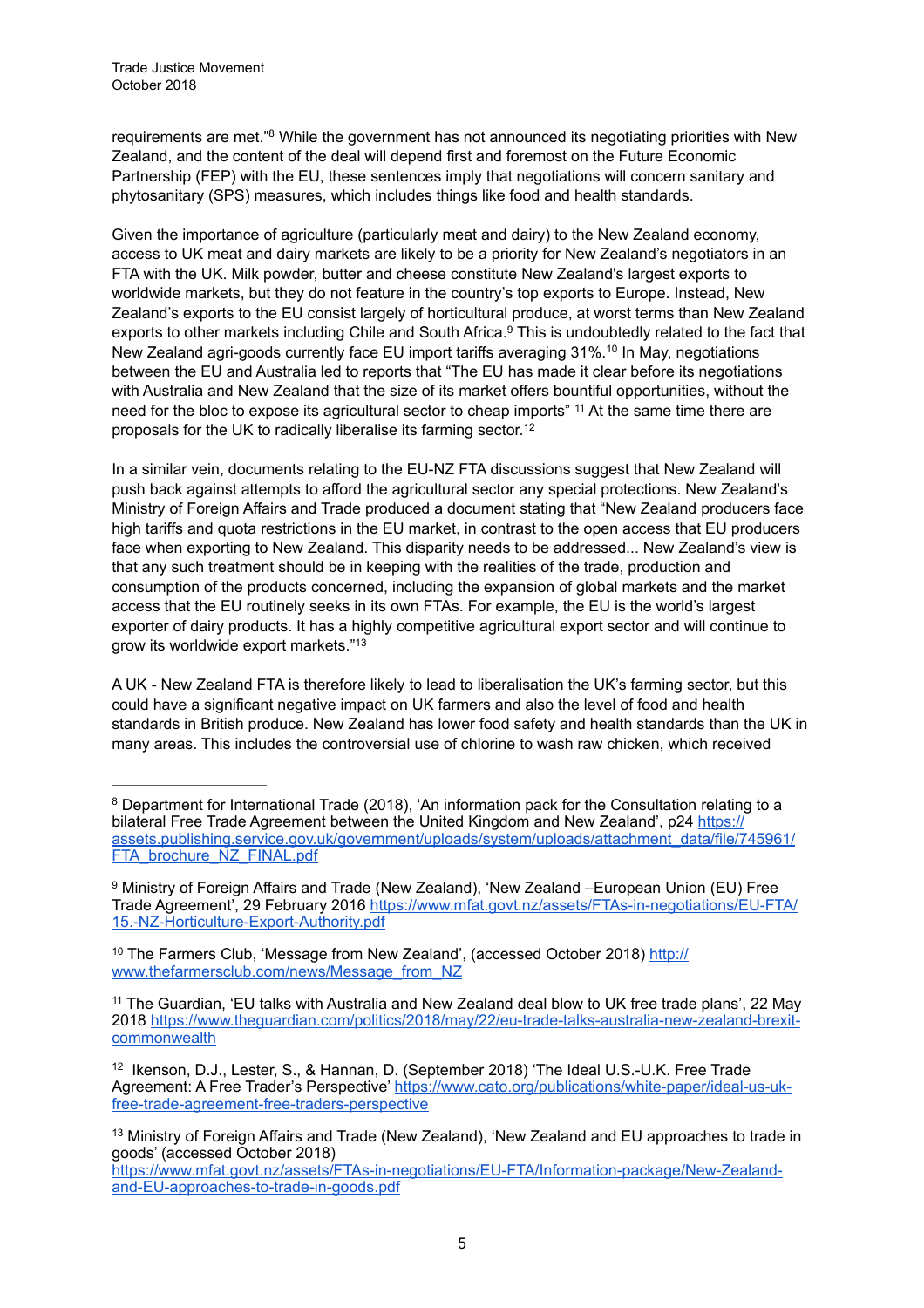public attention during the TTIP negotiations as the practice is also used in the US.<sup>14</sup> Recent research from the University of Southampton highlights the health risk of chlorinated chicken in failing to kill bacteria,<sup>15</sup> but this is just one example of how New Zealand food standards are lower than the EU's. Unlike the EU, New Zealand also allows hormone-treated meat<sup>16</sup> and has looser legislation on use of pesticides.<sup>17</sup> Any MRAs with New Zealand on agri-goods risk products with these lower standards being sold on UK supermarket shelves, and furthermore, is likely to encourage lowering of UK standards in these areas or at least delay any standard-raising.

It would be tempting, in a rush to secure a new trade deal with countries New Zealand after Brexit, to model this deal on TTIP and agree to regulatory cooperation across multiple sectors. However there is reason to believe that this would put deregulatory pressure on existing standards in important industries including food, health and financial services. This could have far reaching negative consequences for policy and public welfare in the UK.

# **3. Investor-State Dispute Settlement**

Investor-State Dispute Settlement (ISDS) mechanisms allow private companies to sue governments if they believe that changes to domestic law or policy implementation have negatively impacted on the profitability of their investment. ISDS was a controversial proposal in the TTIP negotiations, and was replaced in the Comprehensive Economic Trade Agreement (CETA) by the similarly structured Investor Court System (ICS). The European Court of Justice is currently producing an opinion on ICS in CETA which could mean that it is not implemented.

The original stated aim of ISDS was to increase investment in countries where the legal infrastructure was considered to be weak, however the evidence suggests that such provisions have done little to help attract investment to these countries. ISDS effectively provides international investors with a form of political risk insurance, the costs of which are shouldered by taxpayers: the average costs of defending a case is US\$8 million and the average award is US\$504 million.<sup>18 19</sup> Over 95% of all compensation awarded in ISDS cases has gone to companies with over US\$1 billion in annual revenues and super-rich individuals with over US\$100 million in wealth.<sup>20</sup> The mechanism offers sweeping rights to investors with no equivalent for domestic companies or communities facing

16 Ministry for Primary Industries (New Zealand), Food Safety: 'Hormonal growth [promotants' \(accessed October 2018\) https://www.mpi.govt.nz/food-safety/whats-in-our-food/](https://www.mpi.govt.nz/food-safety/whats-in-our-food/chemicals-and-food/agricultural-compounds-and-residues/hormonal-growth-promotants/) chemicals-and-food/agricultural-compounds-and-residues/hormonal-growth-promotants/

<sup>17</sup> Stuff, 'Banning neonicotinoid agrichemicals likely to lead to greater pesticide use', 2 May 2018 [https://www.stuff.co.nz/business/farming/103527211/banning-neonicotinoid-agrichemicals-likely-to](https://www.stuff.co.nz/business/farming/103527211/banning-neonicotinoid-agrichemicals-likely-to-lead-to-greater-pesticide-use)lead-to-greater-pesticide-use

<sup>18</sup> Gaukrodger, D. and K. Gordon, "Investor-state dispute settlement: a scoping paper for the investment policy community", OECD Working Papers on International Investment, 2012/03, OECD, 2012, p19<http://dx.doi.org/10.1787/5k46b1r85j6f-en>

<sup>19</sup> [UNCTAD, Investor–state dispute settlement: review of developments in 2017. June 2018, https://](https://unctad.org/en/PublicationsLibrary/diaepcbinf2018d2_en.pdf) unctad.org/en/PublicationsLibrary/diaepcbinf2018d2\_en.pdf

<sup>20</sup> Gus Van Harten & Pavel Malysheuski, "Who has benefited financially from investment treaty arbitration? an evaluation of the size and wealth of claimants" Osgoode Legal Studies Research Paper No. 14/2016, [https://papers.ssrn.com/sol3/papers2.cfm?abstract\\_id=2713876](https://papers.ssrn.com/sol3/papers2.cfm?abstract_id=2713876)

<sup>&</sup>lt;sup>14</sup> Radio NZ, 'Why won't the chlorine-washed chicken cross the Atlantic?', 30 July 2017 https:// [www.radionz.co.nz/national/programmes/sunday/audio/201852896/why-won-t-the-chlorine-washed](https://www.radionz.co.nz/national/programmes/sunday/audio/201852896/why-won-t-the-chlorine-washed-chicken-cross-the-atlantic)chicken-cross-the-atlantic

<sup>&</sup>lt;sup>15</sup> The Observer, 'Chicken safety fear as chlorine washing fails bacteria tests', 26 May 2018, [https://www.theguardian.com/world/2018/may/26/chicken-health-fear-chlorine-washing-fails-bacteria](https://www.theguardian.com/world/2018/may/26/chicken-health-fear-chlorine-washing-fails-bacteria-tests-brexit-salmonella-listeria)tests-brexit-salmonella-listeria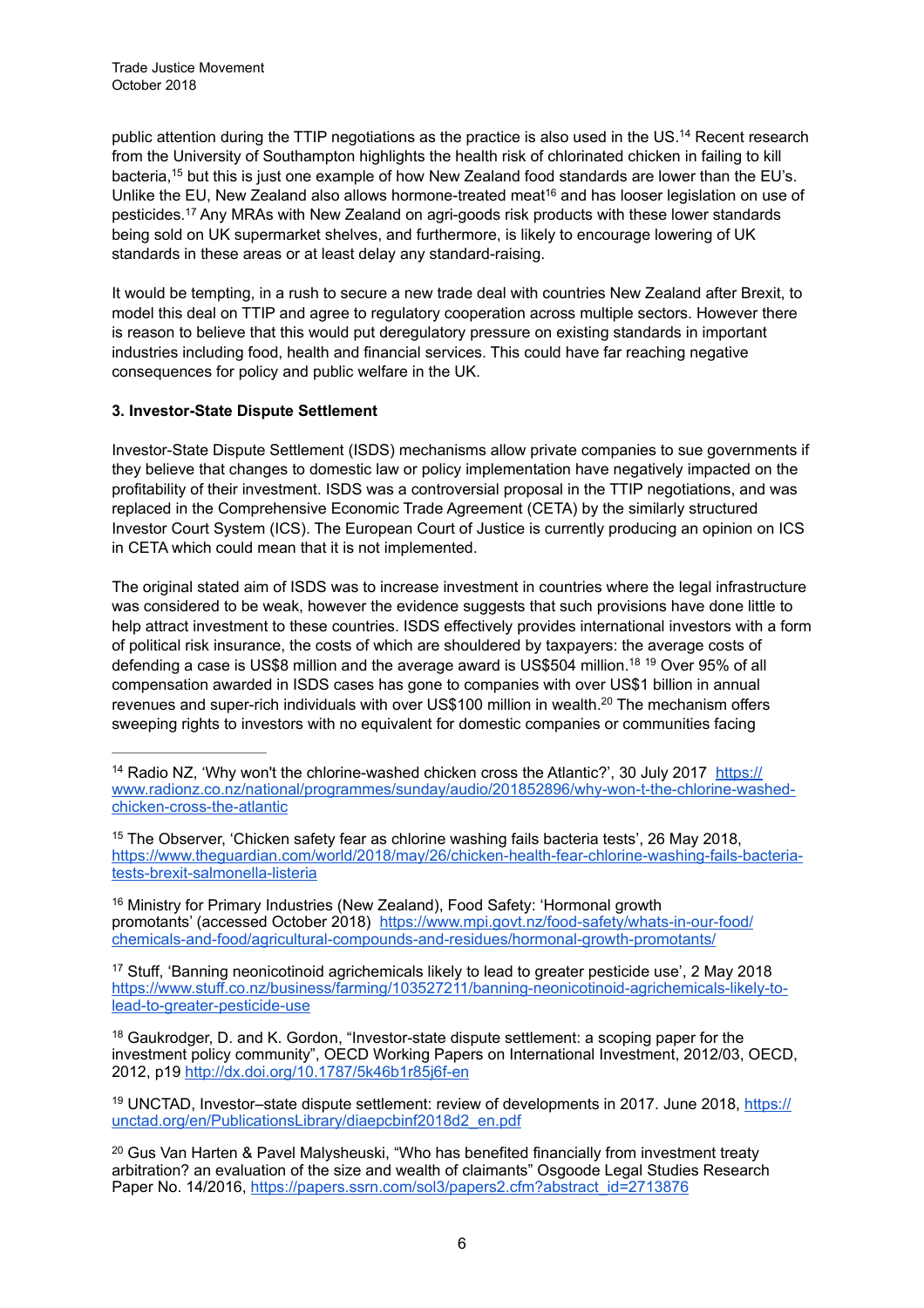adverse effects of business malpractice. It offers a degree of enforceability that is unparalleled elsewhere in international law.

Arbitration courts do not meet recognised standards for rule of law: they lack an appeals system, judges do not have the same level of training, trials are not always transparent and there are very high costs to bring a case. ISDS also has worrying implications for public policy; governments risk significant legal costs for defending a case and compensation in the millions, sometimes billions, of dollars if they lose. This has led to 'regulatory chill', whereby states are reluctant to introduce legislation which might harm the profits of these investors – even if the legislation is in the interests of the environment, social welfare, or is democratically supported by the electorate.

Companies have challenged a range of government policies, from environmental policy to minimum wage legislation. For example, in *Vattenfall vs. Germany (2009),* Swedish energy firm Vattenfall launched an investor-state claim against Germany because it had tightened legislation on water quality which affected Vattenfall's plans to build a coal-fired power plant. Vattenfall argued that this amounted to an expropriation and a violation of Germany's obligation to afford foreign investors "fair and equitable treatment." To avoid the case being taken to an international tribunal, the German government agreed a settlement, including the weakening of the environmental standards required to obtain a permit for the plant.<sup>21</sup> Other cases include *Lone Pine vs. Canada (2013)*<sup>22</sup>, where the company is challenging a ban on fracking under the St. Lawrence river and *Anglian Water Group vs. Argentina (2010)* where investors successfully sued Argentina for measures taken during its currency crisis.23

For these reasons, Trade Justice Movement believes that ISDS (or the CETA alternative of ICS) should not be included in any future FTA between the UK and New Zealand. Its inclusion would undermine key shared values including democracy, transparency and rule of law; there is also significant public opposition to its inclusion in such a deal. In a [separate briefing](https://www.tjm.org.uk/documents/briefings/Stepping-away-from-ISDS.pdf), Trade Justice Movement has outlined possible alternatives to ISDS, some of which are preferable, but many suffer from the same problems. Ultimately it is difficult to see how a system where the public insure private investor risk can avoid the problems of regulatory chill and democratic oversight. Increasingly, this dissatisfaction with ISDS means that it is being left out of FTAs. In October 2018, the US and Canada decided to drop ISDS altogether from the US-Mexico-Canada Agreement (USMCA), the replacement to the North American Free Trade Agreement (NAFTA). New Zealand has attempted to remove ISDS agreements in CPTPP negotiations with member states, and successfully obtained exemptions with five countries.24

Instead of pursuing ISDS in a future deal with New Zealand, the government should consider alternative ways of ensuring investors have adequate protection. This could be done by require UK businesses to undertake due diligence before investing in New Zealand and encouraging businesses to seek to resolve issues in-country as soon as they arise, including by recourse to mediation.

<sup>&</sup>lt;sup>21</sup> See report from the International Institute for Sustainable Development, 'The State of Play in [Vattenfall v. Germany II' \(2014\): https://www.iisd.org/sites/default/files/publications/state-of-play](https://www.iisd.org/sites/default/files/publications/state-of-play-vattenfall-vs-germany-II-leaving-german-public-dark-en.pdf)vattenfall-vs-germany-II-leaving-german-public-dark-en.pdf

 $22$  See case details at Global Affairs Canada, NAFTA - Chapter 11 - Investment (accessed October [2018\) http://www.international.gc.ca/trade-agreements-accords-commerciaux/topics-domaines/disp](http://www.international.gc.ca/trade-agreements-accords-commerciaux/topics-domaines/disp-diff/lone.aspx?lang=eng)diff/lone.aspx?lang=eng

<sup>&</sup>lt;sup>23</sup> [See Investment Treaty News, 'Awards and Decisions', 23 September 2010, https://www.iisd.org/itn/](https://www.iisd.org/itn/2010/09/23/awards-and-decisions/) 2010/09/23/awards-and-decisions/

<sup>&</sup>lt;sup>24</sup> Library of Congress, 'New Zealand: Agreements with Five Countries Exclude Compulsory Investor-State Dispute Settlement Processes', 26 March 2018 https://www.loc.gov/law/foreign-news/article/ [new-zealand-agreements-with-five-countries-exclude-compulsory-investor-state-dispute-settlement](https://www.loc.gov/law/foreign-news/article/new-zealand-agreements-with-five-countries-exclude-compulsory-investor-state-dispute-settlement-processes/)processes/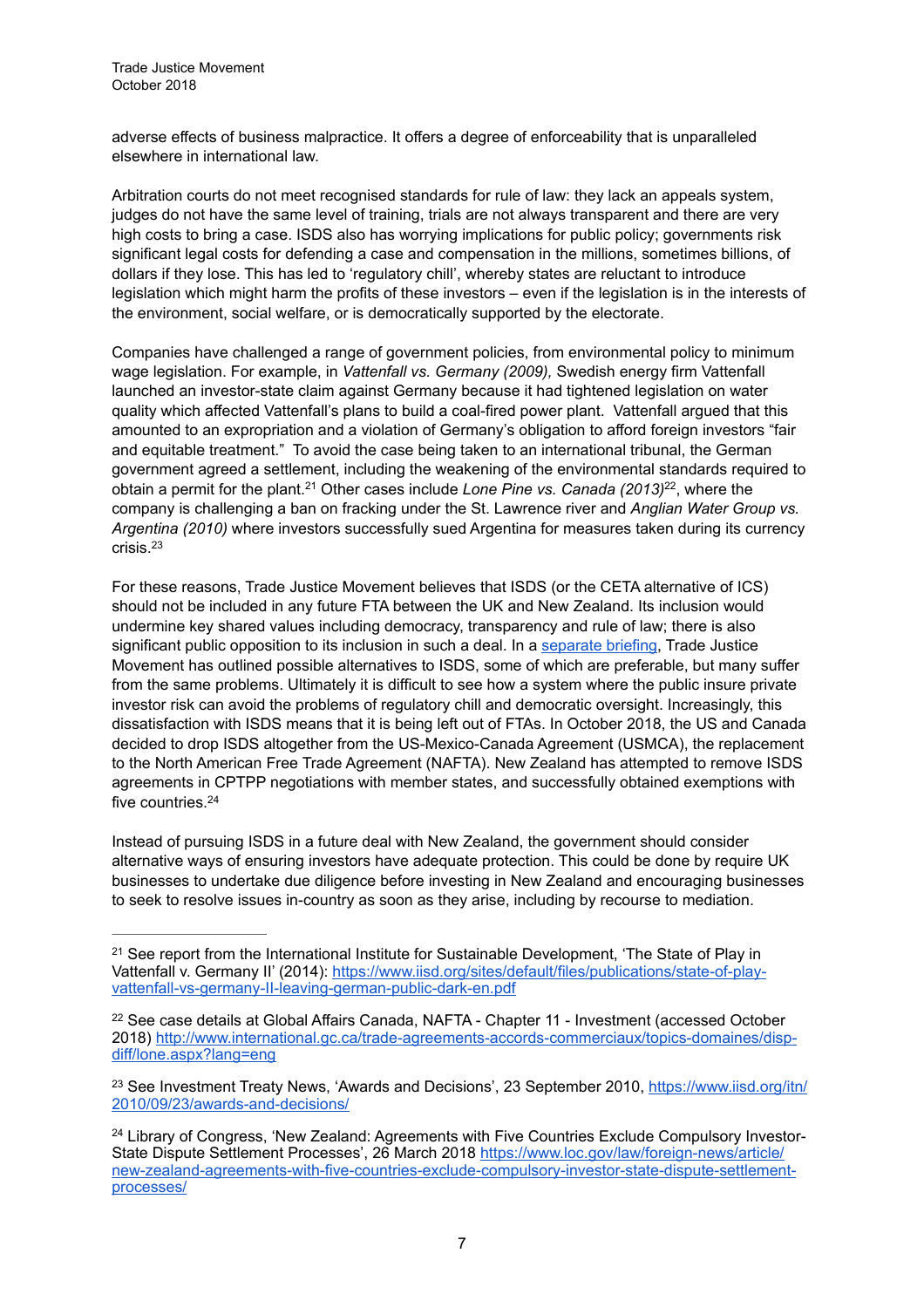Companies can also make use of political risk insurance, such as the World Bank's Multilateral Investment Guarantee Agency (MIGA) or those available through private providers. The UK should also bring its trade and investment policy in line with its commitments on business and human rights and support moves to hold companies to account for infringements of these rights in third countries. This should include an accessible mechanism for communities to seek redress and enforceable penalties for companies.

# **4. The environment**

DIT's consultation document recognises that trade can pose a threat to the environment, especially where it encourages industries with harmful environmental impacts.<sup>25</sup> Despite the close relationship between trade and the environment, international environmental agreements such as the Paris climate change commitments tend to be made in isolation from trade deal negotiations. Current trade rules place trade promotion and liberalisation ahead of climate goals: for example, ISDS might be used by private investors to challenge domestic environmental legislation, and WTO rules have regularly been used by states to challenge each other's subsidies for renewable energy industries (not one case has been brought against a state for fossil fuel subsidies). No trade deal currently in force contains any binding commitments to ensure that international trade supports climate targets.

Trade and investment deals pose a potential barrier to fighting climate change and developing better environmental policy. A new UK - New Zealand FTA presents an opportunity for rigorous, binding environmental clauses, to ensure that the UK's post-Brexit trade does not conflict with its international climate commitments.

# *Energy policy*

It is difficult to overestimate the importance of the energy sector to both climate change and the global economy. The high costs and potential profits of energy exploration and production make energy the single largest destination for foreign direct investment (FDI).<sup>26</sup> Much of this investment is protected by ISDS (discussed earlier) in BITs, which makes it very difficult for governments to control or limit this investment. Yet controlling the energy industry is essential if the UK is to meet its international commitments on climate change, as defined in the COP21 Paris Agreement. It is essential that a UK - New Zealand FTA does not include ISDS, which can be taken advantage of by energy companies to challenge environmental policy, and that the deal does not include an Energy Chapter to encourage further investment in fossil fuels. The government will be aware of opposition from local communities across the country to fracking. There is evidence that fracking poses a severe threat to climate change through fugitive methane emissions, making it worse for climate change than coal on some measures.<sup>27</sup> It is important, for our natural environment and our climate change commitments, that a UK - New Zealand trade deal is not used as an opportunity for New Zealand fracking firms to begin exploration in the UK.

The Energy Charter Treaty (ECT) governs a significant proportion of trade and investment in the energy sector. The treaty offers protections to investors, including national treatment (i.e. ensuring that foreign firms are treated the same as domestic firms). An energy chapter in a UK - New Zealand

<sup>&</sup>lt;sup>25</sup> Department for International Trade (2018), 'An information pack for the Consultation relating to a bilateral Free Trade Agreement between the United Kingdom and New Zealand', p14 https:// [assets.publishing.service.gov.uk/government/uploads/system/uploads/attachment\\_data/file/745961/](https://assets.publishing.service.gov.uk/government/uploads/system/uploads/attachment_data/file/745961/FTA_brochure_NZ_FINAL.pdf) FTA brochure NZ FINAL.pdf

<sup>&</sup>lt;sup>26</sup> Financial Times (2015), 'The FDI Report 2015: Global Greenfield Investment Trends'

<sup>&</sup>lt;sup>27</sup> Parliamentary Assembly to the Council of Europe Committee on Social Affairs, Health and Sustainable Development (2016), 'The exploration and exploitation of non-conventional hydrocarbons in Europe'<http://assembly.coe.int/nw/xml/XRef/Xref-XML2HTML-en.asp?fileid=23190&lang=en>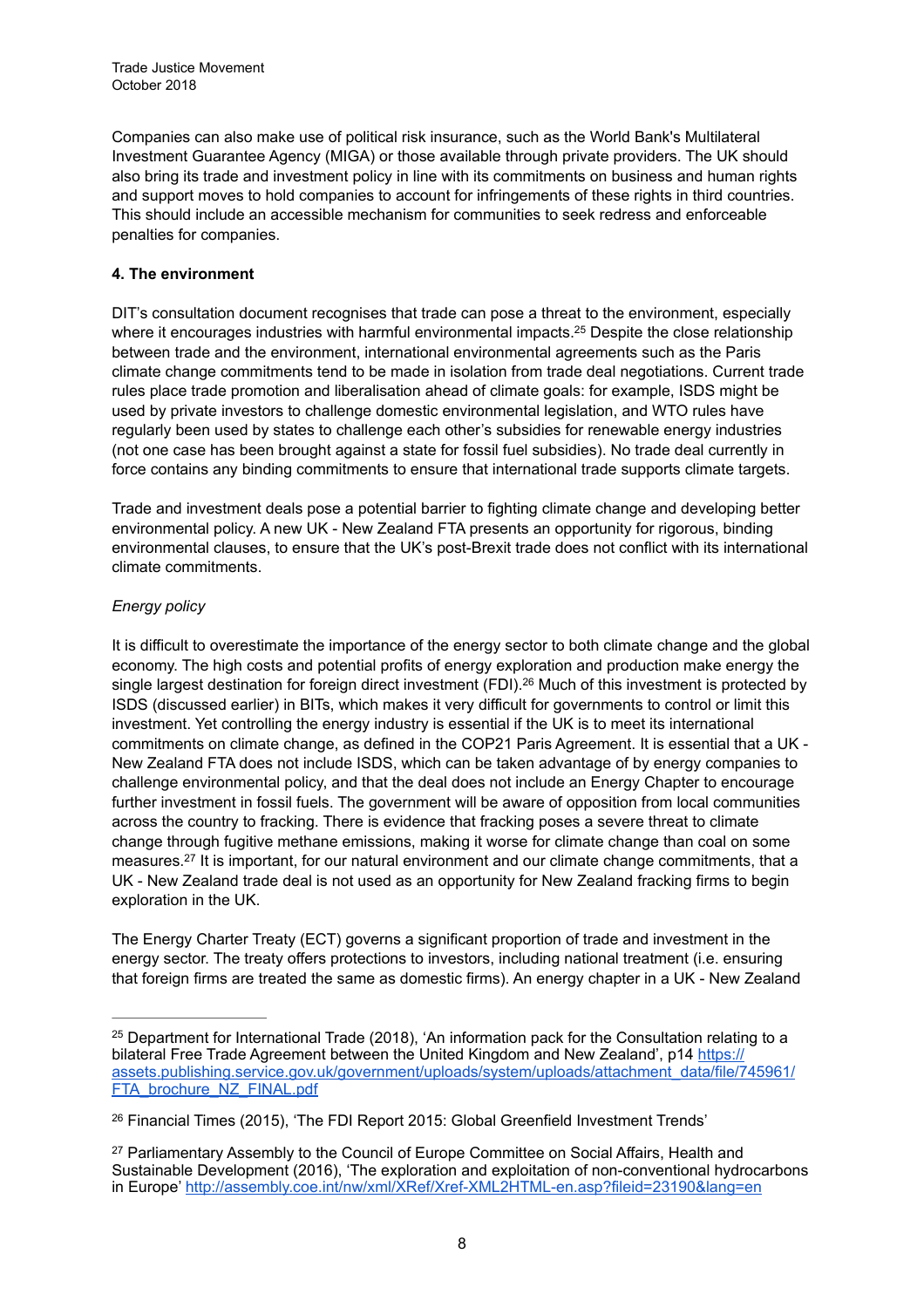trade deal might be modelled on the ECT, giving New Zealand and UK energy firms equal treatment rights, so that UK policy would be unable to favour domestic firms. This would mean a risk that New Zealand's firms could challenge the UK government for developing its own domestic green industries, or for favouring domestic firms for environmental reasons. It is important that the UK retains the power to control its domestic energy policy, particularly in relation to developing a green energy sector and safeguarding environmental protections.

#### *Non-regression on environmental standards*

Ministers, and notably the Secretary of State for Environment, Food and Rural Affairs (DEFRA), have repeatedly promised that there will be no regression on the UK's existing environmental legislation, if the UK gets a deal with the EU. This is essential to combating climate change and meeting the UK's environmental targets. Taking these standards seriously also means that there must be guaranteed non-regression in the case of a 'no deal' scenario with the EU, and a future UK - New Zealand partnership must not undermine this non-regression. As discussed earlier, modern FTAs tend to seek some form of regulatory cooperation to overcome NTBs. It is essential that any regulatory cooperation does not reduce the UK's environmental standards, *or* bind it (either legally or in practice) to not improving its existing standards.

Many of TJM's members, including environmental groups and trade unions, seek a further commitment that there will not only be non-regression in environmental standards, but that standards will actually continue to rise in line with EU standards after Brexit. This could be achieved through formal harmonisation or some sort of similar commitment in EU law, and would not only be good for the environment but also reduce friction for cross-border trade. Indeed, maintaining the EU's 'common rulebook' on goods standards is a core part of the government's Chequers proposal for the FEP. It is clear that this kind of regulatory cooperation with the EU on environmental standards would limit the scope of a UK - New Zealand FTA, since the UK would be unable to align its standards with the EU and New Zealand simultaneously. TJM has concerns about the deregulatory and democratic effects of regulatory cooperation, discussed earlier, however our members are in agreement that a UK - New Zealand FTA must not be an opportunity to either reduce our existing standards or restrict the UK's ability to raise standards in the future. Given the EU's comparatively high environmental standards, a comprehensive FTA with the EU is more likely to deliver on our environmental targets than a TTIPstyle deal with New Zealand.

# *EU principles*

In addition to environmental regulations on goods and services, EU environmental law is also directed by key 'principles', such as the 'polluter pays' principle and the principles of precaution, prevention and rectifying pollution at source. Unlike EU environmental regulations, these principles are not translated into UK law through the European Union (Withdrawal) Act. However environmental groups have rightly emphasised that the environmental principles, or similar equivalents, should continue to direct UK environmental legislation and retain binding force after Brexit, and the government has implied that some principles will be enshrined in a new 'Environmental Principles and Governance Bill'. It remains unclear whether this will include all the EU principles, and what powers the new environmental watchdog will have to enforce them - leading to criticism from many environmental groups.

The UK - New Zealand deal poses a further risk to the ambitions of the Environmental Principles and Governance Bill, since New Zealand does not honour the same principles in its environmental law. In the EU, the Precautionary Principle is enshrined in EU law which means that potentially harmful products and practices are not allowed until they are proven not to be environmentally damaging. Although the polluter pays principle appears in certain statute laws in New Zealand, this is a fundamentally different structure to the legally enforceable environmental principles which stand above EU law. Any UK - New Zealand FTA which encourages regulatory cooperation on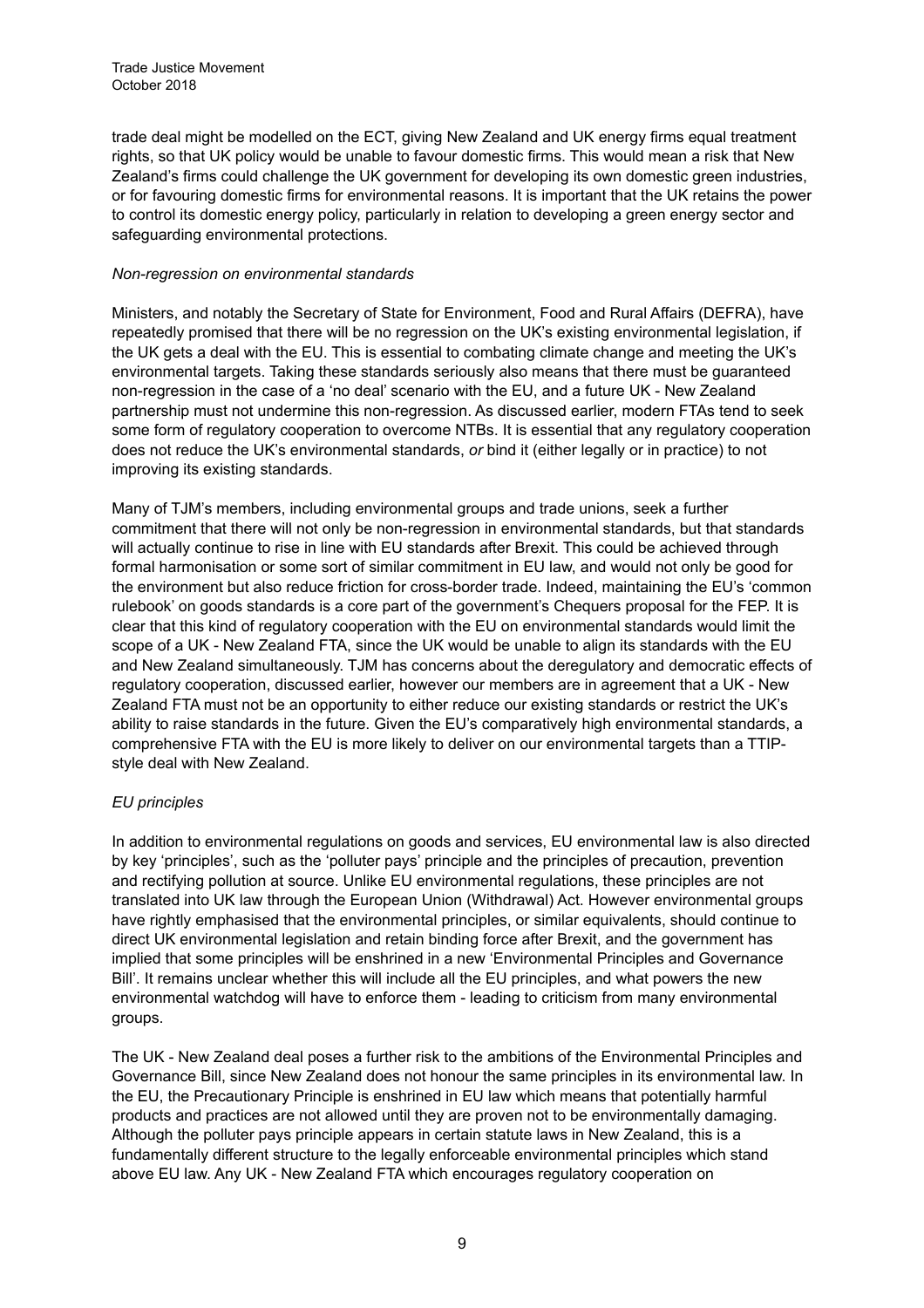environmental principles risks the UK having weaker protections post-Brexit, and diverging from EU principle-led environmental legislation.

### *Technology*

The government's consultation document states that "Free Trade Agreements (FTAs) can also positively impact the environment as increased trade leads to the transfer of new, potentially more environmentally friendly, technologies and production methods."<sup>28</sup> Developing new technology is undoubtedly central to tackling environmental challenges including climate change, however it would be insufficient to rely on an assumption that trade will lead to better environmental technology, especially without government support. Both New Zealand and the UK should commit to funding for the research and development of green technology and could develop a bilateral cooperation agreement on this issue. Environmentally damaging firms, such as fossil fuel companies, are likely to use the new investment opportunities and markets generated by an FTA to expand their existing, harmful operations, rather than invest in greener alternatives. Ideally FTAs would be structured to incentivise innovation of environmentally friendly technology, rather than simply make it easier for all firms - including those with harmful environmental practices - to invest and expand.

#### **5. Public services**

TJM is concerned about the potential effect of a UK - New Zealand FTA on the provision of public services in the UK. Proposals for TTIP would have seen significant liberalisation of services. The inclusion of a negative list for public services would have given the provisions significant scope, including services that might be developed in future; the inclusion of a ratchet clause would have made it extremely difficult to reverse privatisation, even where private provision is demonstrably failing. The net effect of this is to reduce the state's ability to ensure that public services are operated in the public interest, rather than in the interest of private profit. Many public services are already provided by a combination of state and private sector finance, something which is controversial among many voters, who are concerned that this decreases the quality of service provision and increases the cost to individuals. In terms of a trade deal, it also means that the vast majority of UK services would be covered. Liberalising trade in services could encourage this trend further, without democratic support, and with potential implications for social welfare.

Although there are no specific proposals for public services liberalisation in a UK - New Zealand trade deal, there are a couple of reasons to be concerned. First, a Chequers-style FEP with the EU would restrict the UK's ability to negotiate trade deals which are focused on goods, since goods regulation would be harmonised with the EU. This means that services would be one of the most significant areas within the scope of a UK - New Zealand FTA, which puts pressure on the UK to offer public services liberalisation in return for a trade deal. The Cato Institute, an influential American think tank, recently set out its proposal for a UK-US FTA which would "open all government procurement markets to goods and services providers from the other party... It should open all services markets without exception to competition from providers of the other party."<sup>29</sup> It would be worrying if a similar model were pursued for a UK - New Zealand FTA. Second, as mentioned earlier, the services provisions in a

<sup>&</sup>lt;sup>28</sup> Department for International Trade (2018), 'An information pack for the Consultation relating to a bilateral Free Trade Agreement between the United Kingdom and New Zealand', p14 https:// [assets.publishing.service.gov.uk/government/uploads/system/uploads/attachment\\_data/file/745961/](https://assets.publishing.service.gov.uk/government/uploads/system/uploads/attachment_data/file/745961/FTA_brochure_NZ_FINAL.pdf) FTA\_brochure\_NZ\_FINAL.pdf

<sup>&</sup>lt;sup>29</sup> The Guardian, 'Rightwing think tanks unveil radical plan for US-UK Brexit trade deal', 18 September [2018 https://www.theguardian.com/politics/2018/sep/18/rightwing-thinktanks-unveil-radical-plan-for](https://www.theguardian.com/politics/2018/sep/18/rightwing-thinktanks-unveil-radical-plan-for-us-uk-brexit-trade-deal-nhs)us-uk-brexit-trade-deal-nhs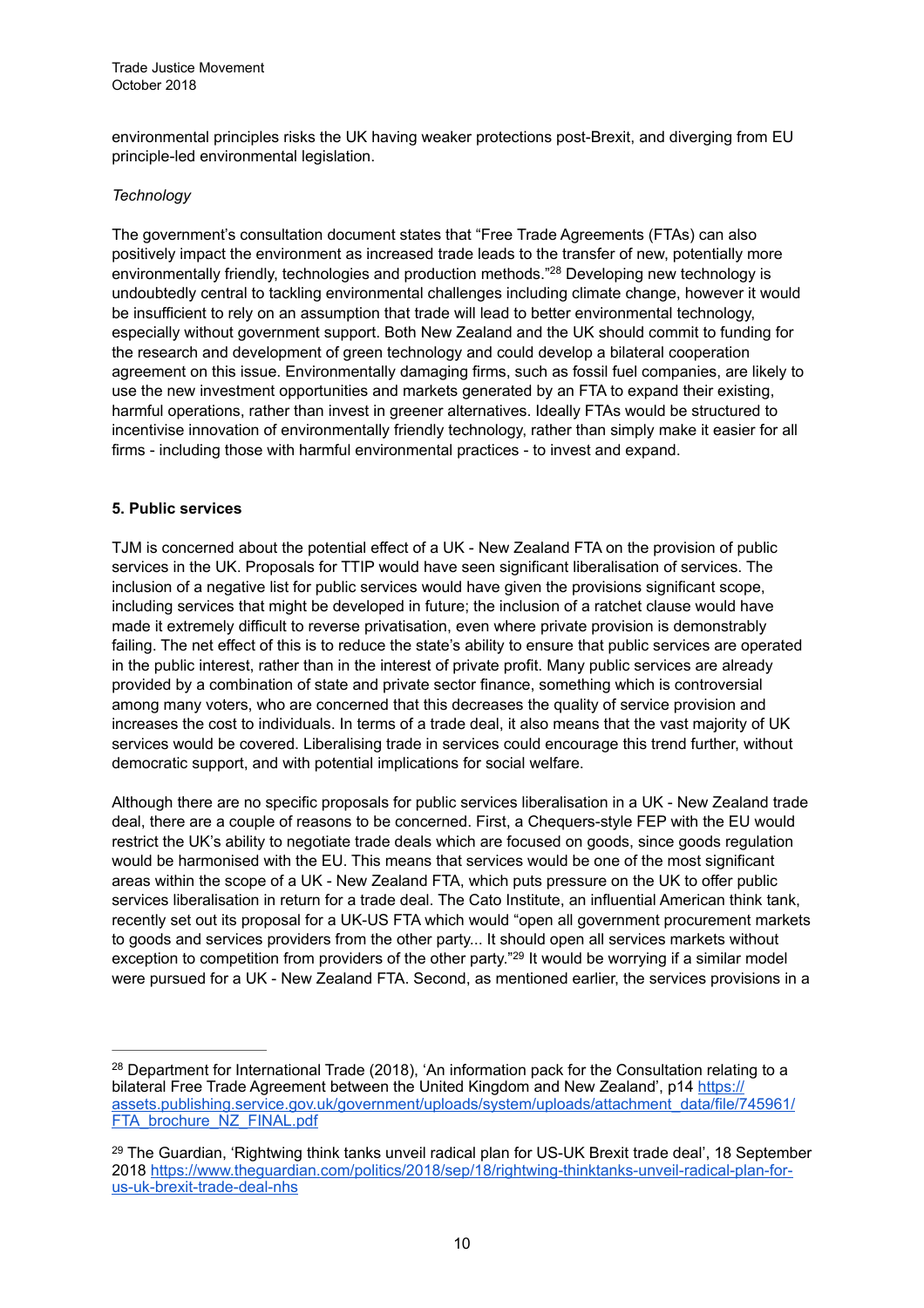UK - New Zealand FTA could be based on TTIP or the Trade in Services Agreement (TISA), a plurilateral treaty which aims to liberalise services, particularly in transport, healthcare and banking.30

TISA aimed to further liberalise trade and investment in services, and expand "regulatory disciplines" on all services sectors, including many public services.<sup>31</sup> The "disciplines," or treaty rules, would provide all foreign providers access to domestic markets at "no less favorable" conditions than those offered to domestic suppliers and would restrict governments' ability to regulate, purchase and provide services. This would essentially change the regulation of many public and privatized or commercial services from serving the public interest to serving the profit interests of private, foreign corporations." 32 A number of our members are trade unions who represent UK public services workers, have deep concerns about the deal.

#### *Example 1: Healthcare provision*

One particular area of concern is healthcare, which is largely provided by the publicly-owned NHS in the UK, and is also the country's single largest employer.<sup>33</sup> Because the NHS already operates in competition with a number of private sector employers, it will be covered by services provisions in trade deals unless the government seeks a specific exemption. Including the NHS in a UK - New Zealand deal would lock-in and put pressure on the government to increase privatisation. Legal advice commissioned by Unite Union led to the conclusion from leading QC Michael Bowsher, a former chair of the Bar Council's EU law committee, that the NHS would not have been adequately protected from liberalisation under the proposed TTIP deal.<sup>34</sup> TJM is confident that the government is aware of the immense public outcry which would be generated were the NHS to be included in a UK - New Zealand deal; it is the view of many of our members that post-Brexit trade deals, including a UK - New Zealand FTA, must exclude the NHS as well as other public services.

There are more subtle ways in which private investor interests can affect healthcare provision. For example, the inclusion of ISDS could prevent future nationalisation of currently privately provided healthcare services or deter the government from introducing health legislation, as private investors could threaten to sue the government for lost profit. ISDS was used against Slovakia when it sought to bring health insurance back into the public sector<sup>35</sup> and against Australia for legislating for plain cigarette packaging.  $36$  Another concern is that allowing New Zealand firms to bid for public health contracts might pave the way for greater liberalisation, and convergence towards a New Zealand

<sup>&</sup>lt;sup>30</sup> [European Commission, 'Trade in Services Agreement \(TiSA\)' \(accessed October 2018\) http://](http://ec.europa.eu/trade/policy/in-focus/tisa/index_en.htm) ec.europa.eu/trade/policy/in-focus/tisa/index\_en.htm

<sup>&</sup>lt;sup>31</sup> European Parliament Directorate General for External Policies (2016), 'Financial services [liberalisation and TiSA: implications for EU Free Trade Agreements' http://www.europarl.europa.eu/](http://www.europarl.europa.eu/RegData/etudes/STUD/2016/578019/EXPO_STU(2016)578019_EN.pdf) RegData/etudes/STUD/2016/578019/EXPO\_STU(2016)578019\_EN.pdf

<sup>&</sup>lt;sup>32</sup> Public Services International (2013), 'Brief on the Trade in Services Agreement (TISA)', http:// [www.world-psi.org/sites/default/files/documents/research/en\\_psi\\_tisa\\_policy\\_brief\\_july\\_2013\\_final.pdf](http://www.world-psi.org/sites/default/files/documents/research/en_psi_tisa_policy_brief_july_2013_final.pdf)

<sup>33</sup> [ONS \(2012\), 'Public Sector Employment, Q3 2012' http://webarchive.nationalarchives.gov.uk/](http://webarchive.nationalarchives.gov.uk/20160107051715/http://www.ons.gov.uk/ons/dcp171778_288679.pdf) 20160107051715/http://www.ons.gov.uk/ons/dcp171778\_288679.pdf

<sup>&</sup>lt;sup>34</sup> The Guardian, 'TTIP deal poses 'real and serious risk' to NHS, says leading QC', 22 February 2016 <https://www.theguardian.com/business/2016/feb/22/ttip-deal-real-serious-risk-nhs-leading-qc>

<sup>&</sup>lt;sup>35</sup> Investment Treaty News, 'Achmea: The Beginning of the End for ISDS in and with Europe?', 24 [April 2018 https://www.iisd.org/itn/2018/04/24/achmea-the-beginning-of-the-end-for-isds-in-and-with](https://www.iisd.org/itn/2018/04/24/achmea-the-beginning-of-the-end-for-isds-in-and-with-europe-laurens-ankersmit/)europe-laurens-ankersmit/

<sup>&</sup>lt;sup>36</sup> The Guardian, 'Revealed: \$39m cost of defending Australia's tobacco plain packaging laws', 1 July [2018 https://www.theguardian.com/business/2018/jul/02/revealed-39m-cost-of-defending-australias](https://www.theguardian.com/business/2018/jul/02/revealed-39m-cost-of-defending-australias-tobacco-plain-packaging-laws)tobacco-plain-packaging-laws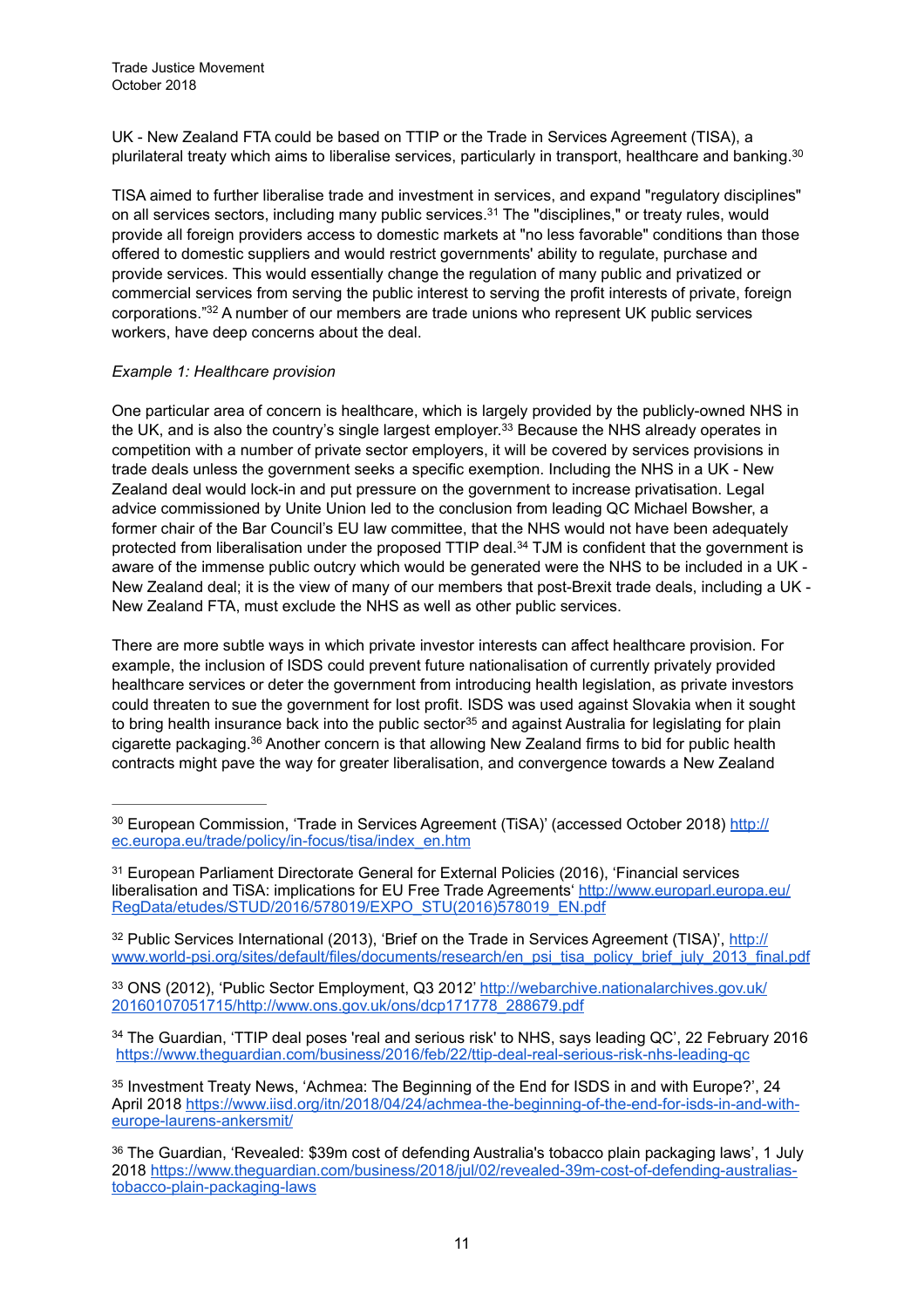public-private model of healthcare, where more of the costs are covered by individuals rather than the state.

#### *Example 2: local government services*

Local authorities provide many vital public services, such as in housing, education and environmental protection, and are also responsible for giving planning permission. For example, local authorities are responsible for establishing local clean air zones to tackle air pollution, and could block fracking companies from operating on land where it is deemed a health or environmental hazard. Provisions on things like investment protection and regulatory cooperation could prevent local authorities from taking decisions in the interest of their local area.

Local 'ethical procurement' policies could also be affected. EU rules allow for environmental and social considerations in awarding contracts; for example, local authorities can decide to procure only Fairtrade or organic produce. Local authorities are also allowed to ensure that procurement benefits small and medium-sized businesses in the area – for instance a number of cities, including Manchester and Glasgow, have become Sustainable Food Cities, and are trying to use more locally sourced, sustainable food in the public sector. The Scottish parliament has also passed a new public procurement act that allows Scottish public bodies to promote the environmental and social wellbeing of the area when buying goods or services. This sort of behaviour might not be possible under a new UK - New Zealand FTA if the deal demands that procurement does not favour local industries, for example by including a ban on local content requirements. The ostensible aim of preventing protectionism must not be used to undermine ethical procurement powers for local authorities.

#### **6. Human rights**

A number of rights have already been discussed: a UK - New Zealand FTA poses a potential threat to democracy and scrutiny, environmental protections, rule of law, health regulations, product standards and public services. In addition to this it is worth highlighting a number of other rights that can be threatened via the mechanisms of ISDS and certain kinds of regulatory cooperation.

# *Indigenous Rights*

New Zealand consistently maintains an exception in FTAs for their Treaty of Waitangi commitments (relating to Māori people). As stated in the New Zealand government's document on the proposed EU - New Zealand FTA: "New Zealand will secure a provision enabling the New Zealand government to adopt domestic policies according more favourable treatment to Māori, including in fulfilment of obligations under the Treaty of Waitangi, consistent with what has been included in all of New Zealand's recent free trade agreements. The EU agreed in scoping discussions that the Agreement should include such a provision." $37$  TJM is keen to ensure that all human rights, and especially the autonomous rights of New Zealand's indigenous peoples, are not compromised by a UK - New Zealand FTA. The UK government must draw the same red line and not seek a trade deal which harms the interests of the Māori people.

# *Labour rights*

Workers are currently protected by domestic and EU legislation, which enshrines their right to organise, guarantees minimum wages and ensures protection from discrimination. Workers also enjoy rights related to health and safety at work, maternity and paternity leave, holiday entitlement and

<sup>&</sup>lt;sup>37</sup> Ministry of Foreign Affairs and Trade (New Zealand), 'EU-NZ Free Trade Agreement: Summary of negotiating objectives' (accessed October 2018) https://www.mfat.govt.nz/assets/FTAs-in[negotiations/EU-FTA/Information-package/EU-NZ-FTA-summary-of-negotiating-objectives.pdf](https://www.mfat.govt.nz/assets/FTAs-in-negotiations/EU-FTA/Information-package/EU-NZ-FTA-summary-of-negotiating-objectives.pdf)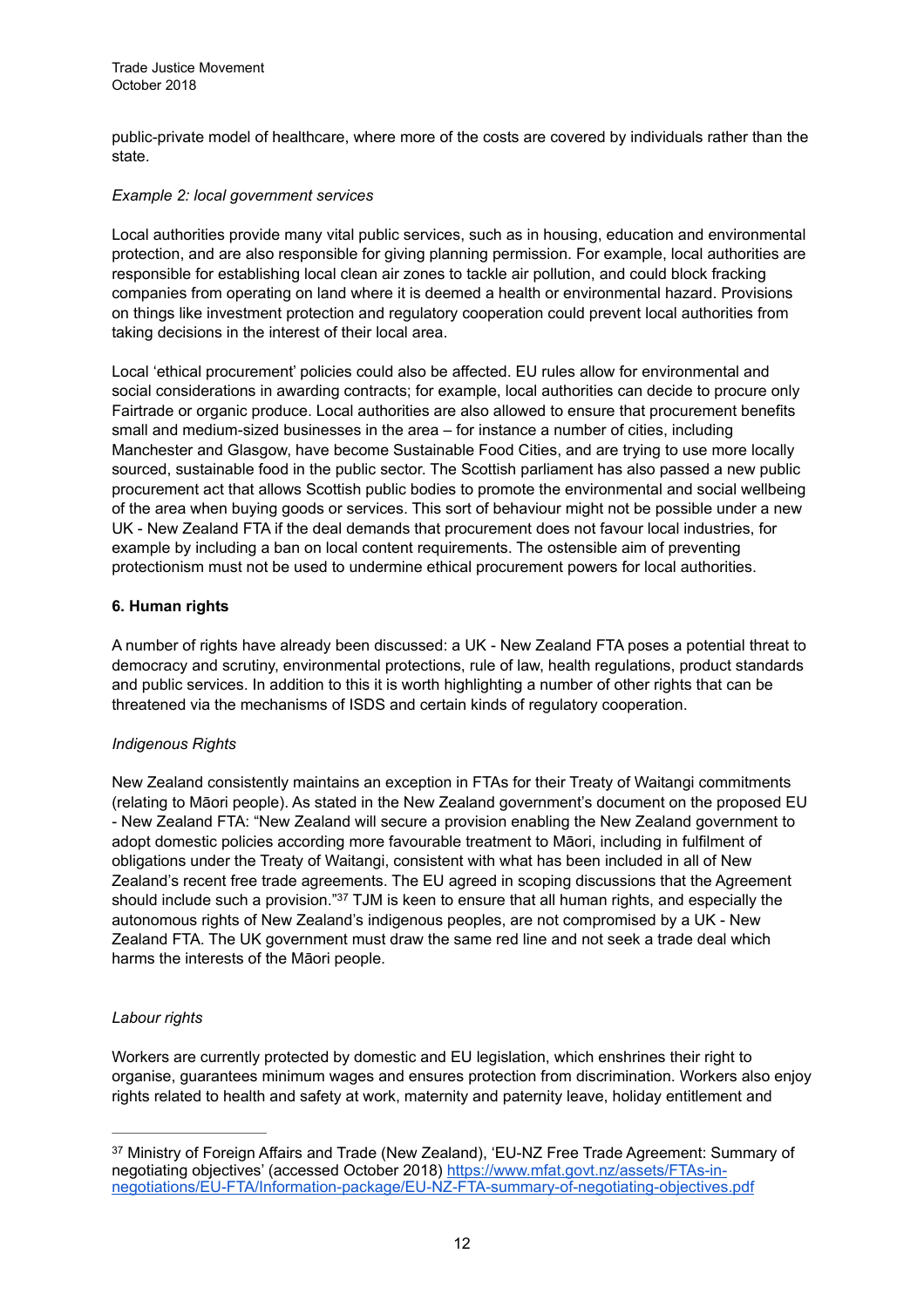working hours. Those rights which are guaranteed in EU law are being translated into UK law through the European Union (Withdrawal) Act. As with other rights, workers' rights are one area which can be affected by FTAs.

Some recent trade deals, including the Comprehensive and Progressive Agreement for Trans-Pacific Partnership (CPTPP), of which New Zealand is a member, and New Zealand's FTA with South Korea, contain specific chapters on labour rights. Whilst TJM supports international collaboration to raise working standards, these FTA chapters fall far short of offering adequate protections to workers. The New Zealand NGO 'TPP Legal' analysed the Labour chapter in the proposed Trans-Pacific Partnership and New Zealand's FTA with South Korea. They concluded that "The 1998 ILO Declaration on Fundamental Principles and Rights at Work is the primary source of the TPPA labour standards – this is problematic as it is vague, was not intended for the trade and investment arena and could be interpreted inconsistently with international labour conventions and recommendations."38 As in the TPP, what constitutes 'acceptable conditions of work' in the New Zealand - South Korea FTA is not specified.

The parties of New Zealand - South Korea FTA are accorded full discretion regarding how much effort they dedicate to enforcing labour standards (unlike for Intellectual Property, where proper enforcement is required by the FTA). The FTA does not mention rights or protections for migrant workers. Because Labour is a chapter within both the CPTPP and the New Zealand - South Korea agreements, and ISDS applies to both agreements, ISDS can be used against governments for domestic changes to labour rights. Furthermore, there is no meaningful role provided for trade unions or other stakeholders in these agreements in labour rights regulation. Lastly and importantly, TPP Legal found that "New Zealand has not utilised its earlier Labour Co-operation agreements to press trading partners on labour violations," and, "There has been a disappointing lack of enforcement of labour commitments under the US FTAs that the TPPA Labour Chapter is modelled on – in fact not a single complaint has progressed to a concluded panel decision."39

TJM is therefore concerned about the precedent of attempts to include labour rights in trade deals. As fewer labour rights can mean lower costs for businesses, a CPTPP-style deal with New Zealand could put deregulatory pressure on UK labour rights, and encourage firms to cut standards, for example by offering more zero hours or temporary contracts. Any regulatory cooperation on labour rights which does not raise standards, with binding enforcement, could encourage this deregulatory process further.

# *Gender*

TJM is pleased that the government has made gender equality a priority in its trade policy. This is evidenced in the Department for International Trade's "gender-responsive approach to trade" and the Commonwealth 'SheTrades' campaign. However there is more to be done to ensure that gender provisions are secured in future trade deals, including a UK - New Zealand FTA. In December 2017, 118 WTO members supported a Joint Declaration on Trade and Women's Economic Empowerment at the Ministerial Conference. A number of trade deals now include gender chapters and countries including the UK have a renewed focus on female entrepreneurship. International action to address the gendered impacts of trade policy is welcome. However, this will not be effective if it is limited to non-binding declarations, gender chapters in trade deals or initiatives to increase women's access to export markets. The government must ensure that a future UK - New Zealand FTA complies with the UK's commitments under international human rights law. Comprehensive gender impact assessments should be conducted, together with human rights and sustainable development assessments, and

<sup>38</sup> Harré, Laila; 'TPPA Labour Chapter - Not a Gold Standard', TPP Legal, Expert Paper #8 (2017) <https://tpplegal.files.wordpress.com/2017/06/labour-chapter.pdf>

 $39$  Ibid.